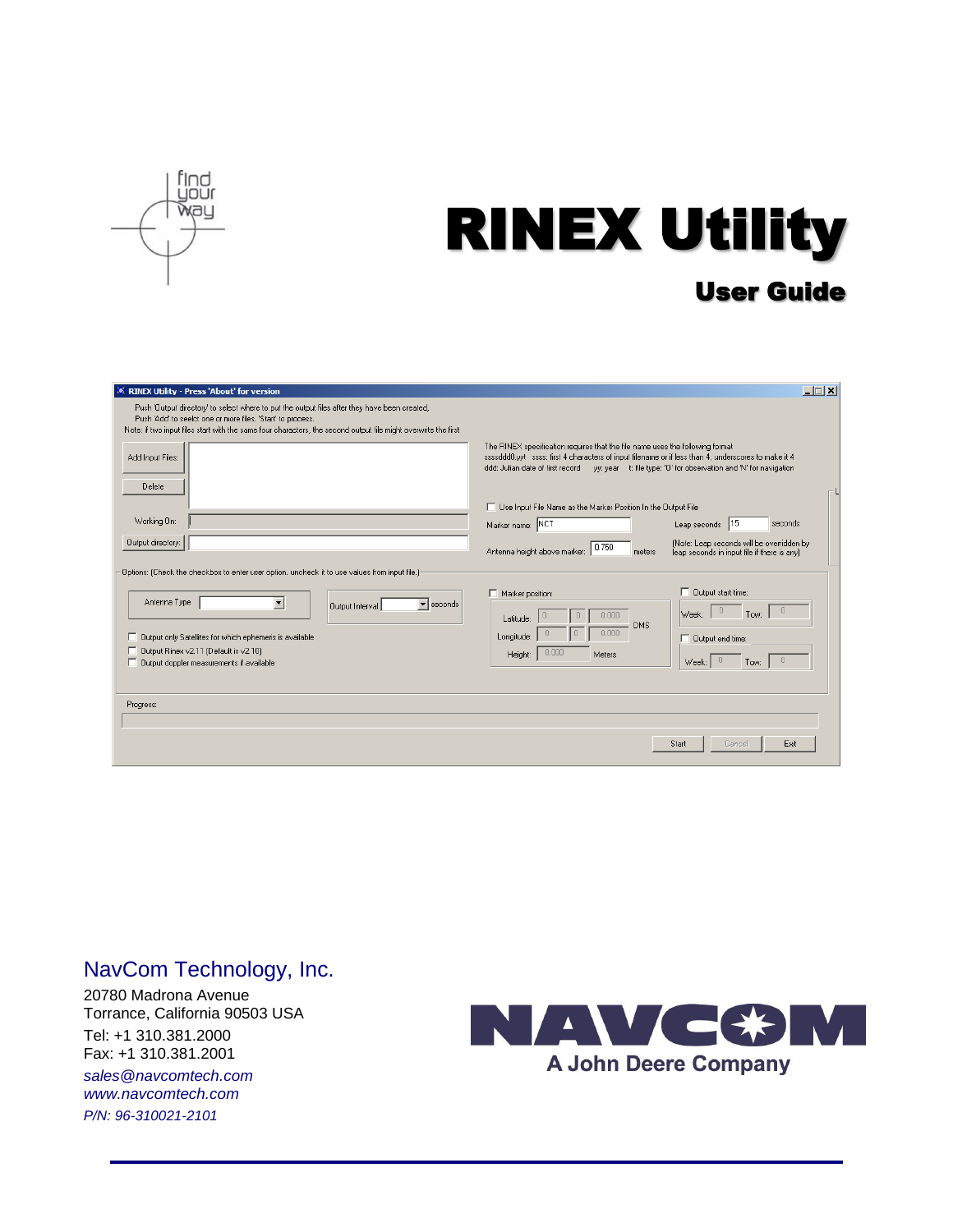

## <span id="page-1-0"></span>**Table of Contents**

| <b>List of Figures</b> |  |
|------------------------|--|
|                        |  |
| Notices.               |  |
|                        |  |
|                        |  |
|                        |  |
|                        |  |
|                        |  |
|                        |  |
|                        |  |
|                        |  |
|                        |  |
|                        |  |
|                        |  |
|                        |  |
|                        |  |
|                        |  |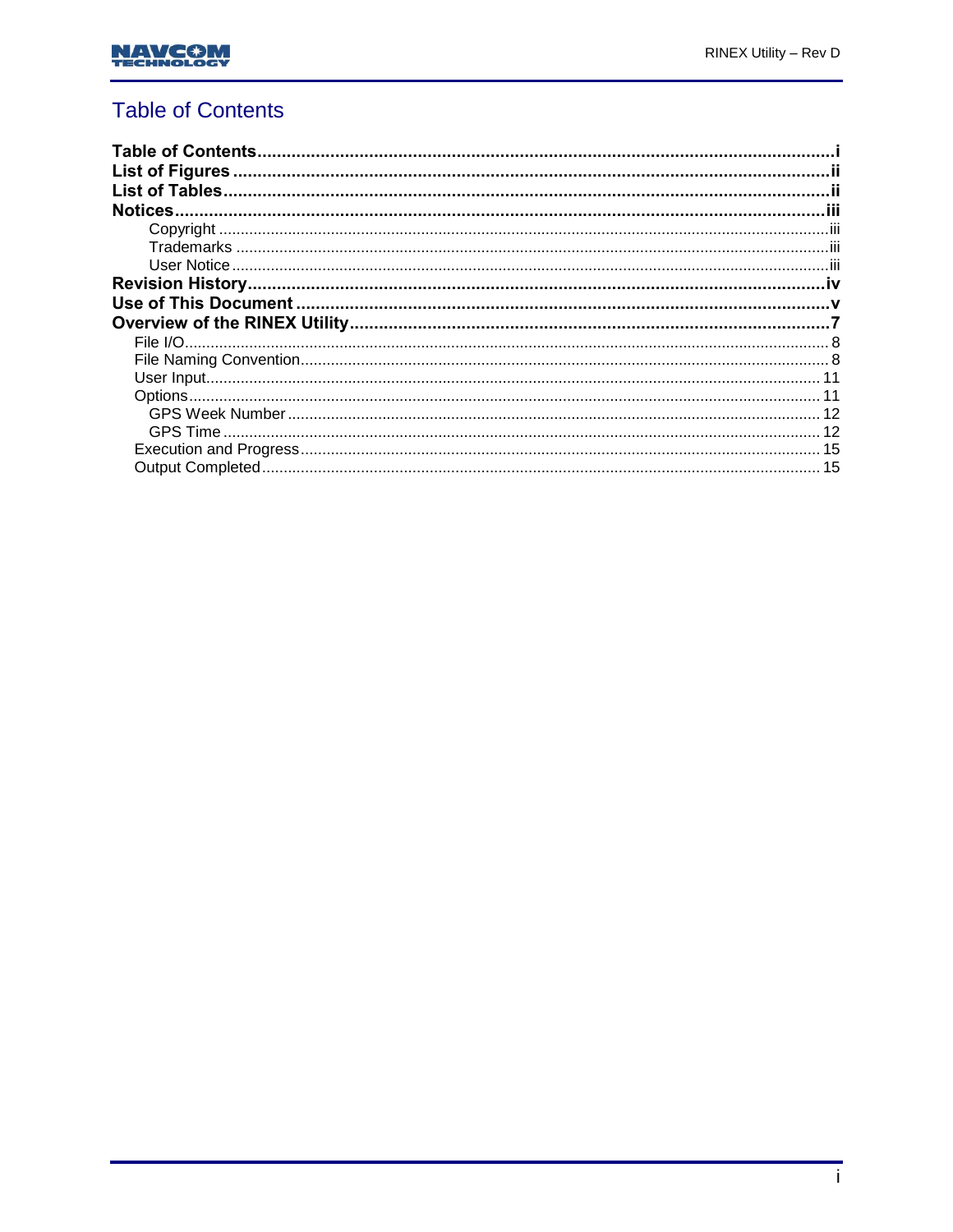# <span id="page-2-0"></span>**List of Figures**

## <span id="page-2-1"></span>**List of Tables**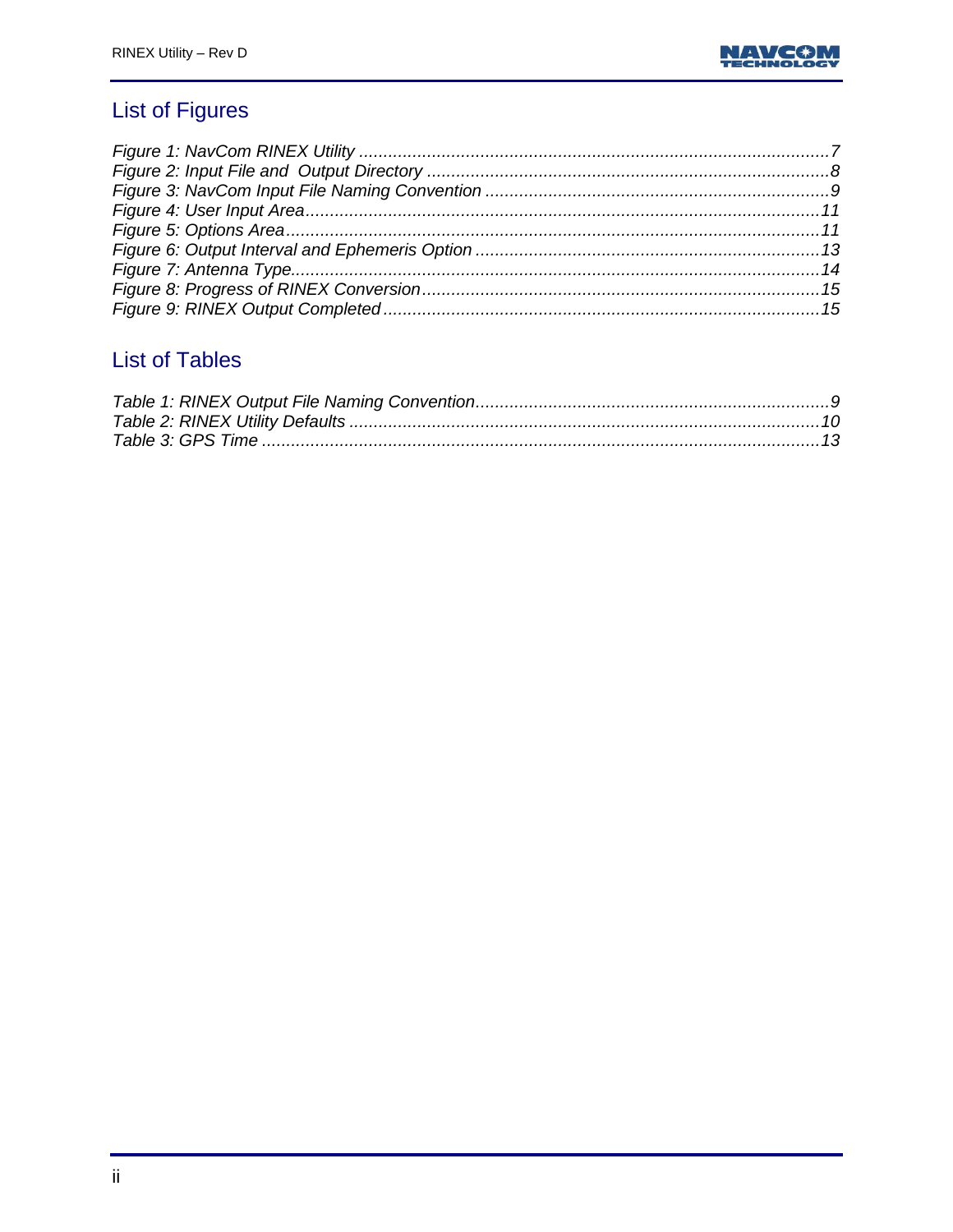

#### <span id="page-3-0"></span>**Notices**

| <b>RINEX Utility User Guide</b> |  |
|---------------------------------|--|
| P/N 96-310021-2101              |  |
| <b>Revision D</b>               |  |
| October 2014                    |  |

Serial Number:

Date Delivered: **Date Delivered:** 

Purchased From:

<span id="page-3-1"></span>Copyright

2014 by NavCom Technology, Inc.

All rights reserved. No part of this work or the computer program(s) described herein may be reproduced, stored, or transmitted by any means, without the expressed written consent of the copyright holders. Translation in any language is prohibited without the expressed written consent of the copyright holders.

#### <span id="page-3-2"></span>**Trademarks**

'find your way', 'NavCom Globe' and 'NAVCOM TECHNOLOGY' logos are trademarks of NavCom Technology, Inc. StarFire™ is a registered trademark of Deere & Company. All other product and brand names are trademarks or registered trademarks of their respective holders.

#### <span id="page-3-3"></span>User Notice

NavCom Technology, Inc. shall not be responsible for any inaccuracies, errors, or omissions in information contained herein, including, but not limited to, information obtained from third party sources, such as publications of other companies, the press, or competitive data organizations.

This publication is made available on an "as is" basis and NavCom Technology, Inc. specifically disclaims all associated warranties, whether express or implied. In no event will NavCom Technology, Inc. be liable for direct, indirect, special, incidental, or consequential damages in connection with the use of or reliance on the material contained in this publication, even if advised of the possibility of such damages. NavCom Technology, Inc. reserves the right to make improvements or changes to this publication and the products and services herein described at any time, without notice or obligation.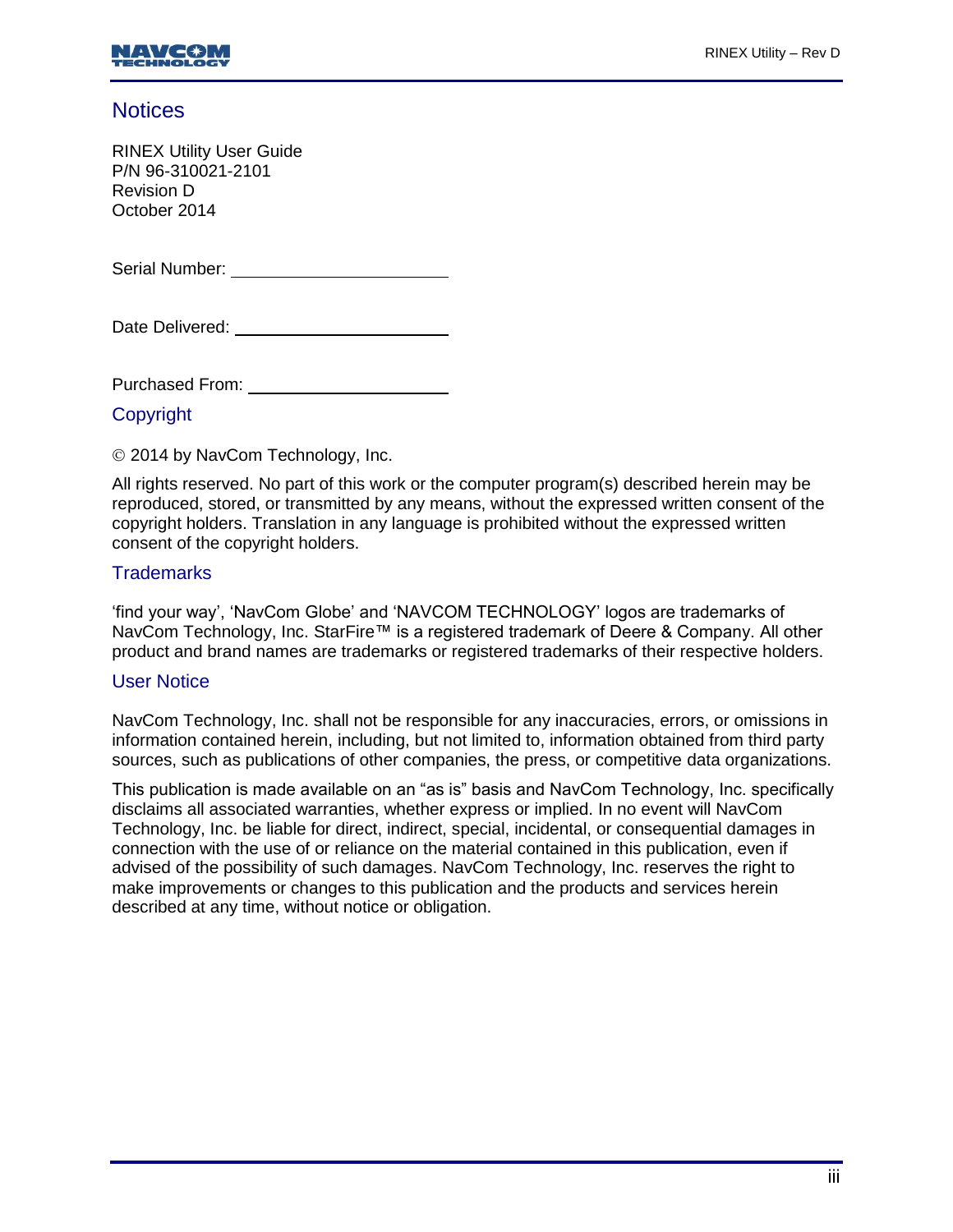

## <span id="page-4-0"></span>Revision History

|                         | Added a new web site link for Antenna Calibration Values                                                                                                                                                                                                                                                                          |
|-------------------------|-----------------------------------------------------------------------------------------------------------------------------------------------------------------------------------------------------------------------------------------------------------------------------------------------------------------------------------|
|                         | Updated graphics.                                                                                                                                                                                                                                                                                                                 |
|                         | Added File Naming Convention section.                                                                                                                                                                                                                                                                                             |
| Rev D (Oct 2014)        | Updated Antenna List to reflect legacy antennas.                                                                                                                                                                                                                                                                                  |
|                         | Added updates to File I/O section, User Input section and Options section.                                                                                                                                                                                                                                                        |
|                         | Added 0x81 and EPHEM1B to "Overview" opening paragraph                                                                                                                                                                                                                                                                            |
|                         | Format change.                                                                                                                                                                                                                                                                                                                    |
| Rev C (Feb 2009)        | Updated graphics.                                                                                                                                                                                                                                                                                                                 |
|                         | Described new feature, the Antenna Type drop-down list.                                                                                                                                                                                                                                                                           |
|                         | Added MEAS1B, PVT1B, and ALM1B to the list of NCT messages that the<br>RINEX Utility converts to the RINEX V2.1 format.                                                                                                                                                                                                           |
|                         | Deleted the 'Known Issues' section – these 2 issues fixed in this software<br>release (v1.27): The error message, "No Valid Observation Available", no<br>longer appears during the conversion process. When the user manually<br>enters a Marker Position into RINEX, the resulting OBS file's XYZ<br>Positions are now correct. |
| <b>Rev B (Dec 2006)</b> | Updated graphics; updated 'Known Issues'; Format change                                                                                                                                                                                                                                                                           |
| <b>Rev A (Jun 2006)</b> | Initial release                                                                                                                                                                                                                                                                                                                   |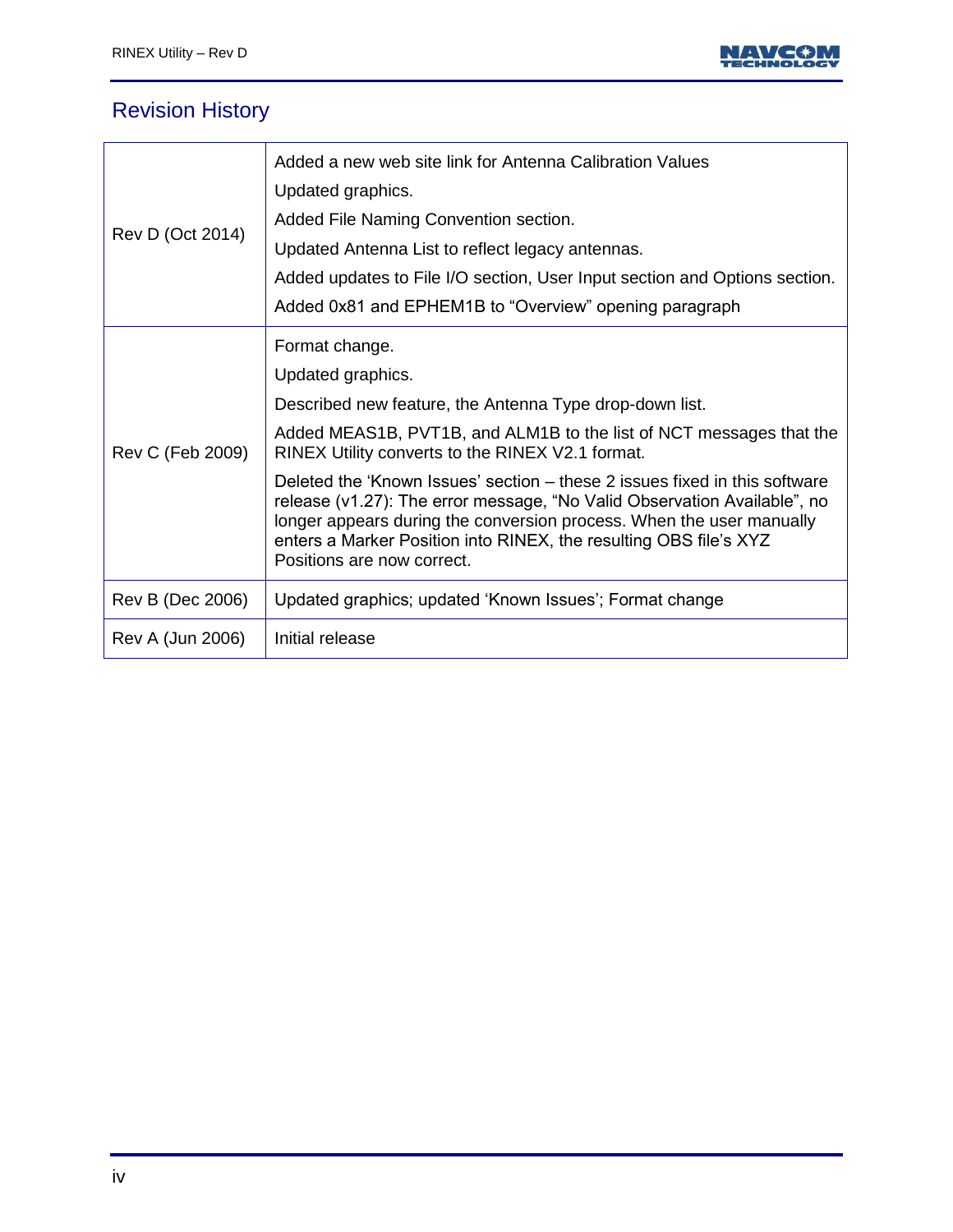

## <span id="page-5-0"></span>Use of This Document

This User Guide is intended to be used by someone familiar with the concepts of GPS and satellite surveying equipment.



Note indicates additional information to make better use of the product.

 $\bigwedge$ 

This symbol means Reader Be Careful. Indicates a caution, care, and/or safety situation. The user might do something that could result in equipment damage or loss of data.

 $\blacktriangle$ 

This symbol means Danger. You are in a situation that could cause bodily injury. Before you work on any equipment, be aware of the hazards involved with electrical and RF circuitry and be familiar with standard practices for preventing accidents.

Revisions to this User Guide can be obtained in a digital format from *<http://www.navcomtech.com/Support/DownloadCenter.cfm?category=manuals>*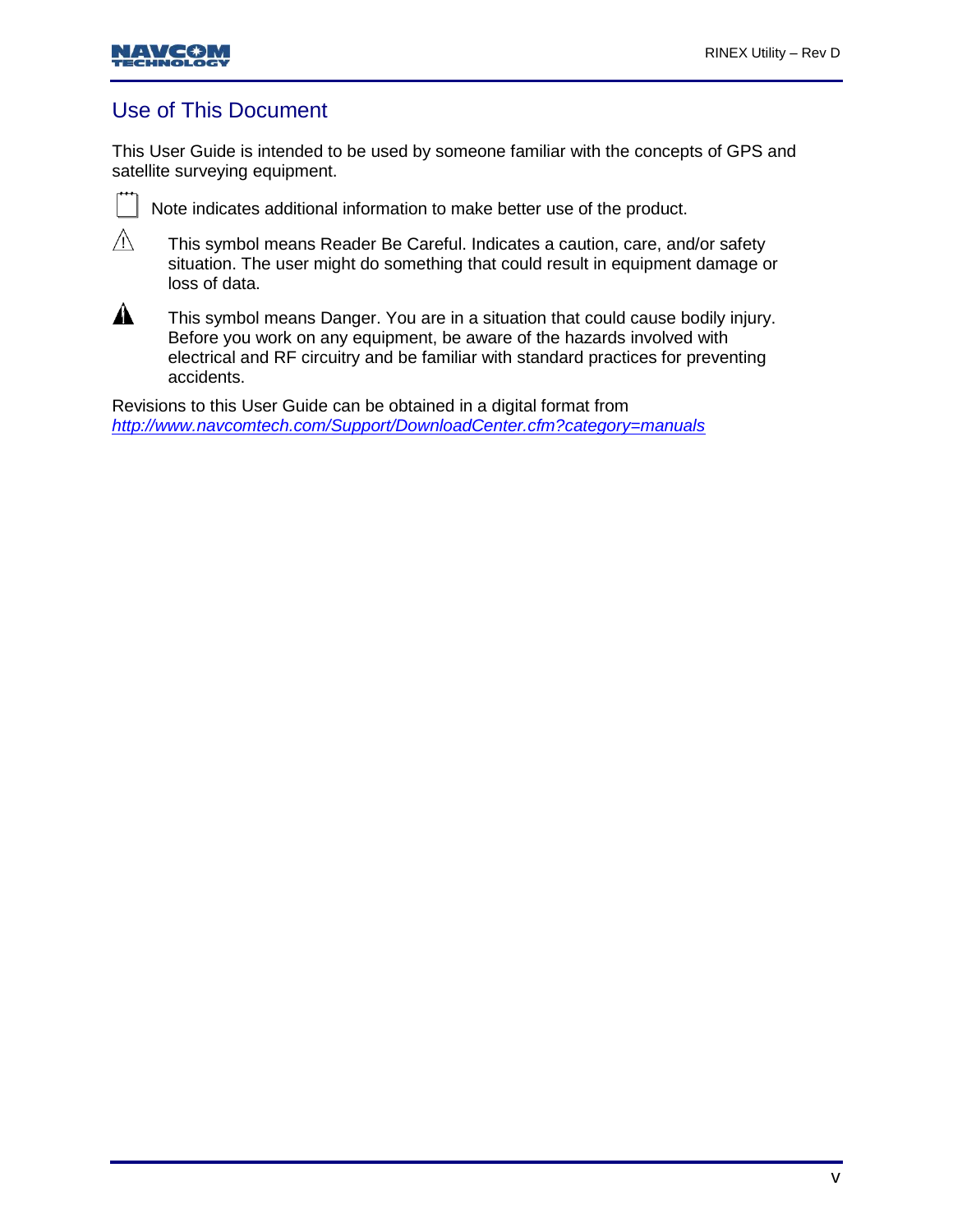

This page is left blank intentionally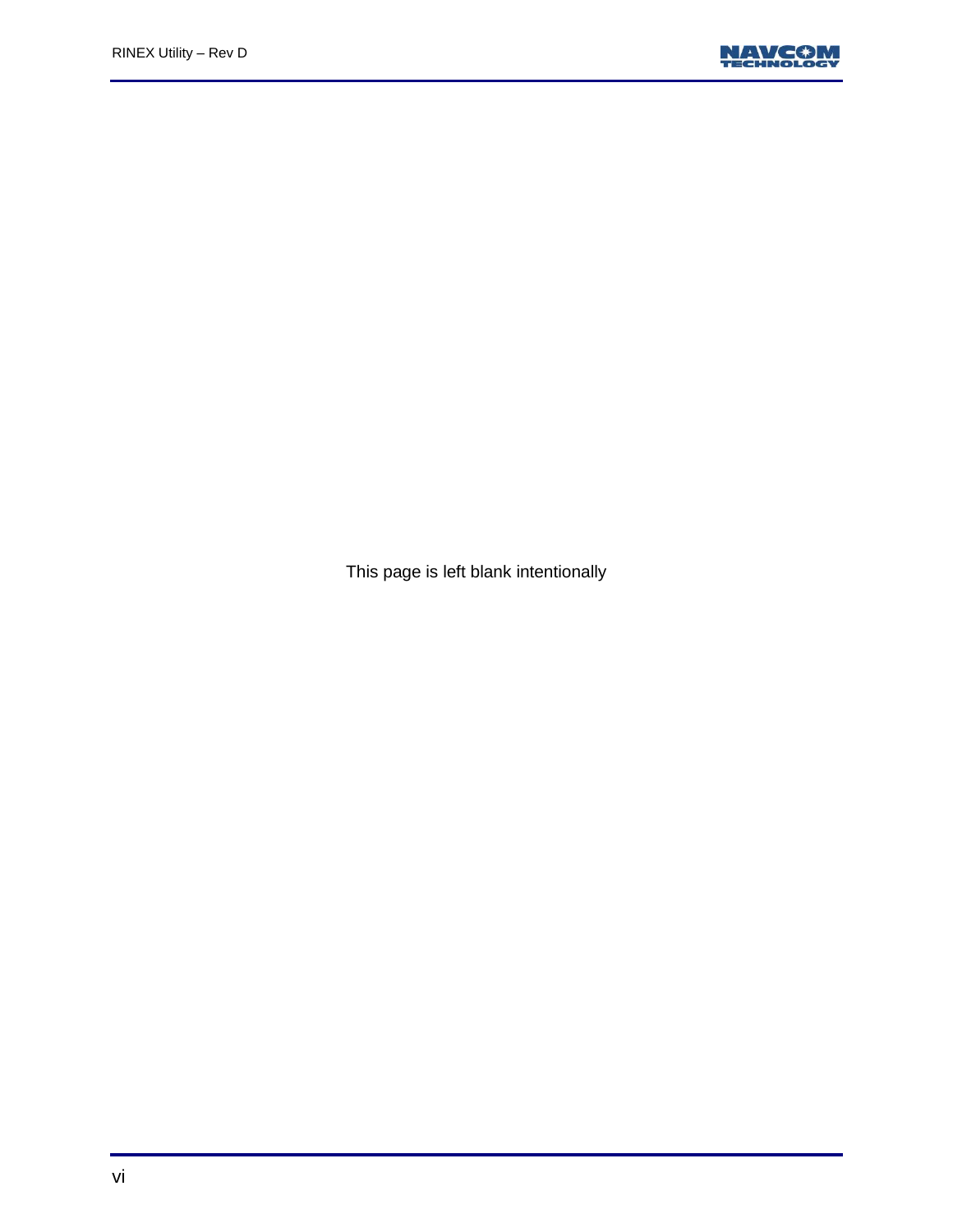## <span id="page-7-0"></span>Overview of the RINEX Utility

The RINEX Utility converts NCT (NavCom Technology) binary raw data (0xB0, 0xB1, 0x44, 0x81, MEAS1B, PVT1B, ALM1B, and EPHEM1B messages) to RINEX v2.10 or v2.11 Standard. Converting NCT raw data to RINEX provides a means of post-processing the raw data when third-party software packages do not support the NCT Binary format, but do possess the ability to import RINEX Standard measurement data.

 Most post-processing programs require a minimum of 60 minutes of data to process almanac and ephemeris data at the beginning of the file.

| <b>RINEX Utility - Press 'About' for version</b><br>Push 'Output directory' to select where to put the output files after they have been created,<br>Push 'Add' to seelct one or more files. 'Start' to process.<br>Note: if two input files start with the same four characters, the second output file might overwrite the first         | $\Box$ o $\Box$                                                                                                                                                                                                                                                                                                                                                                                                  |
|--------------------------------------------------------------------------------------------------------------------------------------------------------------------------------------------------------------------------------------------------------------------------------------------------------------------------------------------|------------------------------------------------------------------------------------------------------------------------------------------------------------------------------------------------------------------------------------------------------------------------------------------------------------------------------------------------------------------------------------------------------------------|
| Add Input Files:<br>Delete<br>Working On:                                                                                                                                                                                                                                                                                                  | The RINEX specification requires that the file name uses the following format<br>ssssddd0.yyt ssss: first 4 characters of input filename or if less than 4, underscores to make it 4<br>ddd: Julian date of first record vv: year t; file type: 'O' for observation and 'N' for navigation<br>□ Use Input File Name as the Marker Position In the Output File<br>Leap seconds  15<br>Marker name: NCT<br>seconds |
| Output directory:<br>Options: (Check the checkbox to enter user option, uncheck it to use values from input file.)<br>Antenna Type<br>$\blacktriangleright$ seconds<br>Output Interval<br>□ Dutput only Satellites for which ephemeris is available<br>□ Output Rinex v2.11 (Default is v2.10)<br>Output doppler measurements if available | (Note: Leap seconds will be overridden by<br>0.750<br>Antenna height above marker:<br>meters<br>leap seconds in input file if there is anyl<br>$\Box$ Output start time:<br>$\Box$ Marker position:<br>- 0<br>Tow:<br>Week:<br>0.000<br>Latitude:<br><b>DMS</b><br>0.000<br>Longitude:<br>$\Box$ Output end time:<br>0.000<br>Height:<br>Meters<br>- 0<br>Week:<br>Tow:                                          |
| Progress:                                                                                                                                                                                                                                                                                                                                  | Exit<br>Cancel<br>Start                                                                                                                                                                                                                                                                                                                                                                                          |

*Figure 1: NavCom RINEX Utility*

<span id="page-7-1"></span>The NCT RINEX Utility GUI is divided into four major areas:

- $\checkmark$  File I/O
- $\checkmark$  User Input
- $\checkmark$  Options
- $\checkmark$  Execution and Progress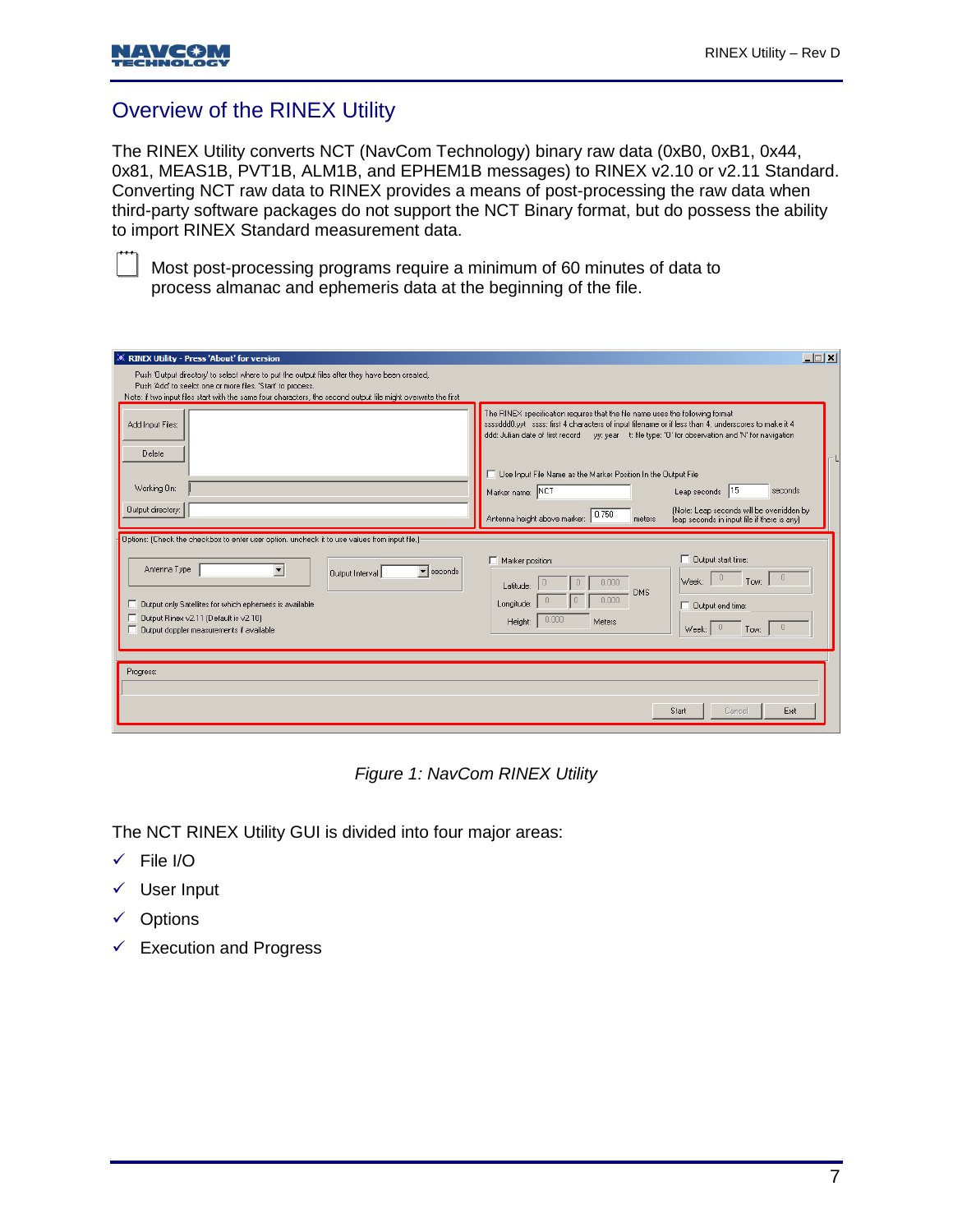

## <span id="page-8-0"></span>File I/O

| <b>RINEX Utility - Press 'About' for version</b>                                                                                                                                                                                                                               | $\Box$ $\Box$ $\times$                                                                                                                                                               |
|--------------------------------------------------------------------------------------------------------------------------------------------------------------------------------------------------------------------------------------------------------------------------------|--------------------------------------------------------------------------------------------------------------------------------------------------------------------------------------|
| Push 'Output directory' to select where to put the output files after they have been created,<br>Push 'Add' to seelct one or more files. 'Start' to process.<br>Note: if two input files start with the same four characters, the second output file might overwrite the first |                                                                                                                                                                                      |
| Add Input Files:                                                                                                                                                                                                                                                               | The RINEX specification requires that the file name uses the following format<br>ssssddd0.yyt ssss: first 4 characters of input filename or if less than 4, underscores to make it 4 |
| Delete                                                                                                                                                                                                                                                                         | $\frac{2}{3}$<br>Open                                                                                                                                                                |
| Working On:                                                                                                                                                                                                                                                                    | ← 自啓 图-<br>$\overline{\phantom{a}}$<br>Look in: Data                                                                                                                                 |
| Output directory:                                                                                                                                                                                                                                                              | <b>a</b> xB1v3_8<br>to 1NCTLBL1.dat<br>RTG10Hz2.dat                                                                                                                                  |
| Options: (Check the checkbox to enter user option, uncheck it to use values from input file.)                                                                                                                                                                                  |                                                                                                                                                                                      |
| Antenna Type<br>$\overline{\phantom{a}}$<br>Output Interval                                                                                                                                                                                                                    | $\blacktriangleright$ seconds                                                                                                                                                        |
|                                                                                                                                                                                                                                                                                |                                                                                                                                                                                      |
| □ Output only Satellites for which ephemeris is available<br>$\frac{2}{3}$<br><b>Browse for Folder</b>                                                                                                                                                                         | File name:<br>1NCTLBL1.dat<br>Open                                                                                                                                                   |
| Note: The output files will have the same name as the first 4                                                                                                                                                                                                                  | Cancel<br>Files of type:<br>NavCom Binary (".dat,".bin)<br>Open as read-only                                                                                                         |
| characters of the input file followed by the julian date and 0.<br>The extention will be "shot" and "with". Currie the 2 digit up at<br>C:\Test\Data                                                                                                                           |                                                                                                                                                                                      |
| $\Box$ $\quad$ Local Disk (C:)<br>$\hat{\phantom{a}}$<br>$\mathbf{E} \cdot \mathbf{E} + \mathbf{A}$ ult                                                                                                                                                                        | Exit<br>Start<br>Cancel                                                                                                                                                              |
| 08168f67dc897468a1<br>⊞ in dell                                                                                                                                                                                                                                                |                                                                                                                                                                                      |
| Documents and Settings<br>Œ<br><b>MSO</b> tache                                                                                                                                                                                                                                | Figure 2: Input File and                                                                                                                                                             |
| Program Files<br>田<br><b>E</b> <del>∩</del> Test                                                                                                                                                                                                                               | <b>Output Directory</b>                                                                                                                                                              |
| <b>El Co</b> Data<br>$\approx$ B1v3_8                                                                                                                                                                                                                                          |                                                                                                                                                                                      |
| Utilities<br>×                                                                                                                                                                                                                                                                 |                                                                                                                                                                                      |
| OK.<br>Cancel                                                                                                                                                                                                                                                                  |                                                                                                                                                                                      |

<span id="page-8-2"></span>Refer to [Figure 2](#page-8-2) for the steps below:

#### <span id="page-8-1"></span>File Naming Convention

The RINEX protocol requires a specific format for the output file. If you select multiple files with the same first four characters, each subsequent file will over-write and "crash" those processed earlier. This really can't be helped, and the recommended approach is to rename the input files to each have a unique name, and then check the "use file name as marker" check box to see the file name in the Observations file."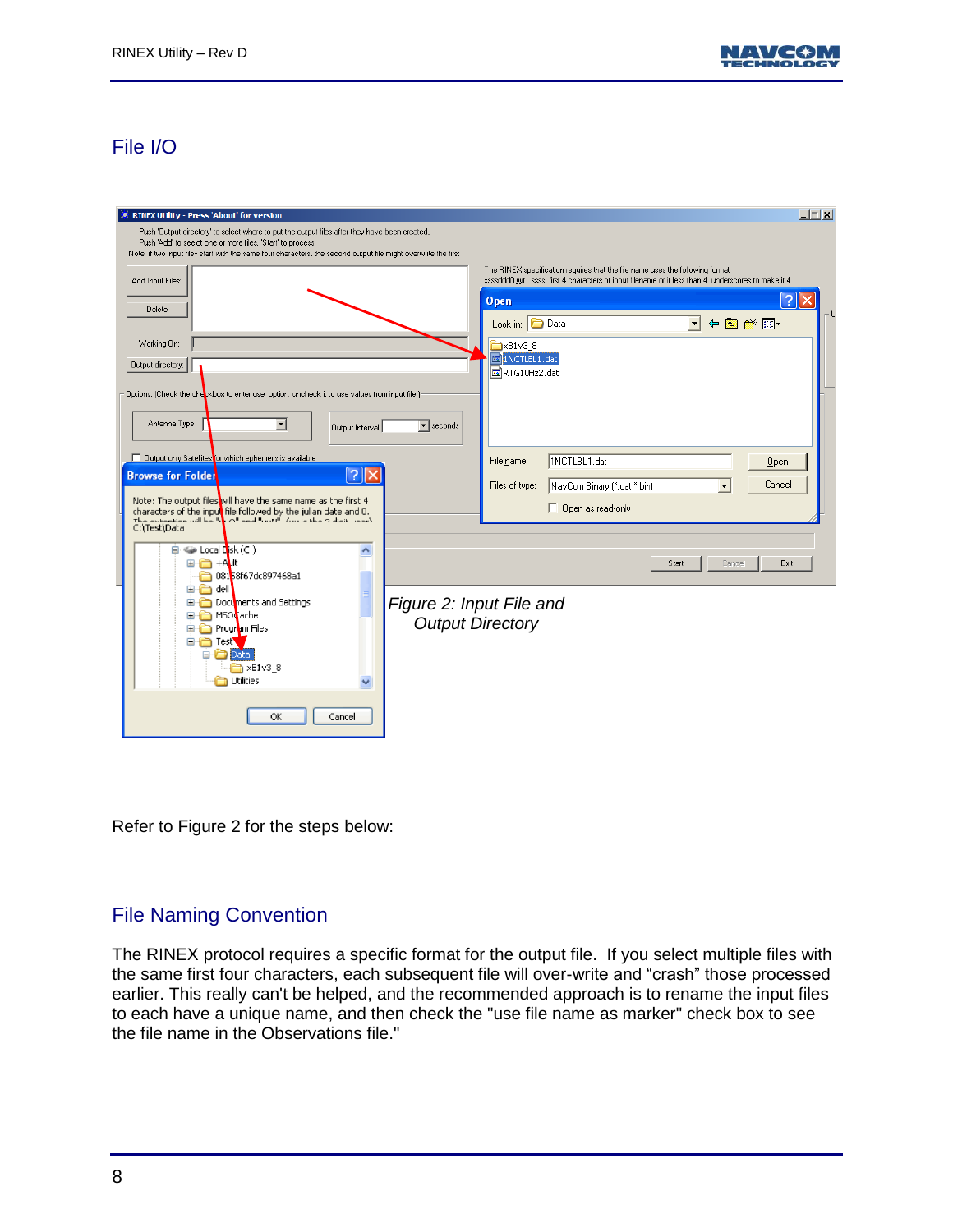<span id="page-9-1"></span>

| File Name    | Field                                                        | <b>Definition</b>                                              |  |  |  |  |
|--------------|--------------------------------------------------------------|----------------------------------------------------------------|--|--|--|--|
| ssssdddf.yyt | SSSS:                                                        | 4-character station name designator                            |  |  |  |  |
|              | ddd:                                                         | Julian date of the year; i.e. March 23, 2007 = Julian date 082 |  |  |  |  |
|              | f:                                                           | file sequence number within day                                |  |  |  |  |
|              | file contains all the existing data of the current day<br>0: |                                                                |  |  |  |  |
|              | year<br>уу:                                                  |                                                                |  |  |  |  |
|              | t:                                                           | file type:                                                     |  |  |  |  |
|              |                                                              | O: Observation file                                            |  |  |  |  |
|              |                                                              | N: Navigation file                                             |  |  |  |  |
|              |                                                              | M: Meteorological data file                                    |  |  |  |  |
|              | G: GLONASS Navigation file                                   |                                                                |  |  |  |  |
|              |                                                              | H: Geostationary GPS payload nav mess file                     |  |  |  |  |
|              |                                                              | B: Geostationary GPS payload broadcast data                    |  |  |  |  |
|              |                                                              | C: Clock files (see separate documentation)                    |  |  |  |  |

*Table 1: RINEX Output File Naming Convention*

If the input files start with the same four characters, the resulting output files will have problems. For example:

Input file: ANT34\_13045.DAT becomes: ANT31841.11O

Input file: ANT35\_13045.DAT becomes: ANT31841.11O. This will overwrite the previous file

Input file: ANT36\_13045.DAT becomes: ANT31841.11O. This will overwrite the previous file

This is important because the standard naming convention of internal data logging files on NavCom products is "*datalog\_YYYY\_MM\_DD\_HH\_MM.dat*". If the "data" portion of the file name is not changed when multiple files are selected to process, the result will be that all the files with the same date information will be over-written with content of the last file processed.

|                                                                               |                 |                      | Go                                    |
|-------------------------------------------------------------------------------|-----------------|----------------------|---------------------------------------|
| Name                                                                          | Size            | Type:                | Date Modified                         |
| <mark>▶</mark> ] datalog_2010_06_02_21_35.dat<br>datalog_2010_06_02_21_52.dat | 85 KB<br>109 KB | DAT File<br>DAT File | 6/2/2010 9:51 PM<br>6/2/2010 10:13 PM |

<span id="page-9-0"></span>*Figure 3: NavCom Input File Naming Convention*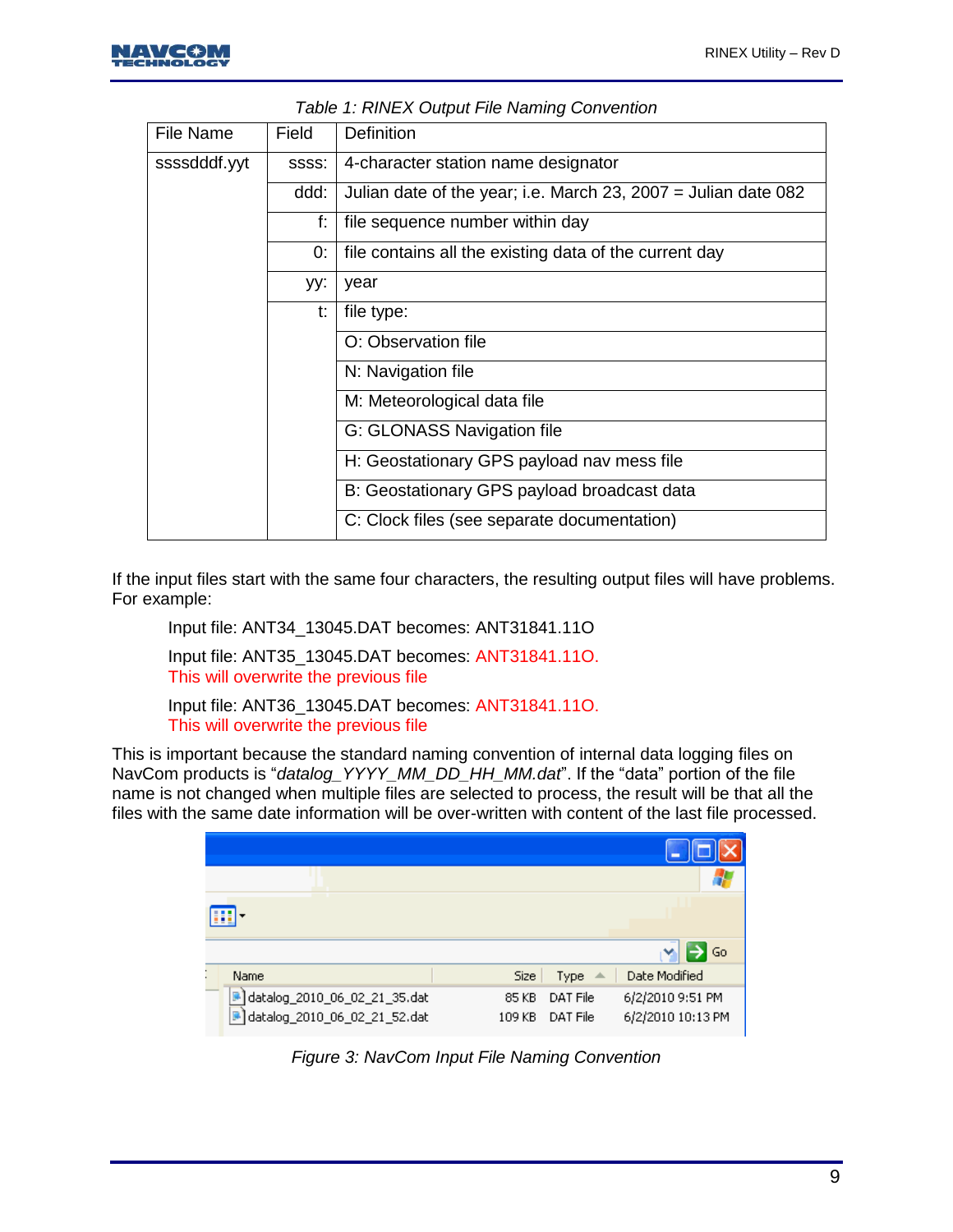Click the *Add Input Files* button to bring up a browse/selection box and select each NCT binary raw data file (\**.dat*) to be converted to the RINEX Standard. Each file selected will be added to the list box next to the Add Input Files button. Multiple files can be added and will be processed in the order listed. Once the field is full, a scrollbar will appear on the right hand side of the field. The number of files that can be processed will depend on the available memory.

To delete a file, click the file name to highlight it, then click the *Delete* button.

 $\sqrt{N}$ Be sure to name or rename the input files to avoid overwriting the output files.

- $\checkmark$  Click the *Output Directory* button to select the folder in which to save the converted files. Note the warning regarding duplicate file names.
- $\checkmark$  Click the *START* button at the bottom of the screen to begin the conversion process. The RINEX Utility will select a file one at a time from the list box, move it to the *Working On* field and remove it from the list box.
- The *Progress* bar will show the status of the conversion process. When the conversion is complete, a prompt will appear which states *Rinex Output Completed*. Click *OK* to continue. The process will repeat until all files have been processed.
- $\checkmark$  Click the *Cancel* button to stop the operation.
- $\checkmark$  Click the *Exit* button when you are finished with the conversion process.
- $\checkmark$  The RINEX Utility converts the NCT data file into RINEX files that follow the RINEX naming convention (refer to the [File Naming Convention](#page-8-1) section above).

 The conversion options available in the *User Input* and *Options* areas of the RINEX Utility window are not always necessary to complete the conversion. However, selecting the appropriate *Antenna Type* is always recommended to obtain the best results (see [Figure 7\)](#page-15-0).

If the user enters conversion options, the headers of the RINEX files display the user specific information. If the user does not enter options, the headers display the default information shown in [Table 2.](#page-10-0)

<span id="page-10-0"></span>

| Leap Seconds                        | 0 or Last Entered    |
|-------------------------------------|----------------------|
| <b>Marker Name</b>                  | None or Last Entered |
| Antenna Height                      | 0.0 or Last Entered  |
| <b>Marker Position</b>              | <b>Disabled</b>      |
| <b>Output Times (Start and End)</b> | <b>Disabled</b>      |
| Sat Ephemeris when Available        | <b>Disabled</b>      |

*Table 2: RINEX Utility Defaults*

- $\checkmark$  These conversion options are available:
	- *User Input: Marker Name, Leap Seconds,* and *Antenna Height Above Marker*
	- *Options: Marker Position, Output Start / End Times, Antenna Type, Output Interval,* and *Ephemeris Output*

Refer to sections [User Input](#page-11-0) and

[Options](#page-11-4) for details.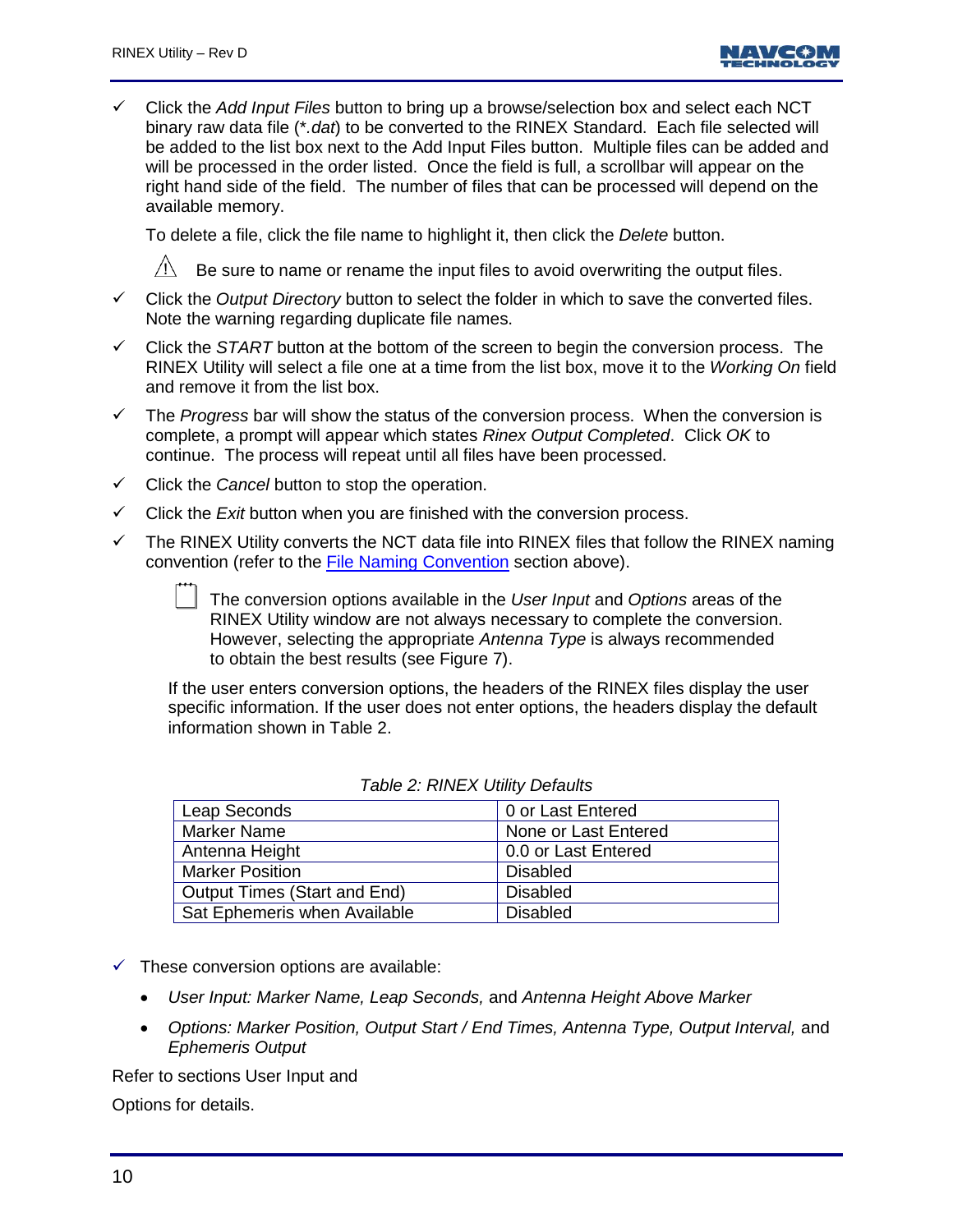

<span id="page-11-0"></span> $\checkmark$  If no conversion options are desired, click the *Start* button to generate the RINEX files.

## <span id="page-11-5"></span>User Input

| Use Input File Name as the Marker Position In the Output File |        |                                                                                          |  |         |  |  |
|---------------------------------------------------------------|--------|------------------------------------------------------------------------------------------|--|---------|--|--|
| Marker name: NCT                                              |        | Leap seconds  15                                                                         |  | seconds |  |  |
| 0.750 <br>Antenna height above marker:                        | meters | (Note: Leap seconds will be overridden by<br>leap seconds in input file if there is anyl |  |         |  |  |

*Figure 4: User Input Area*

<span id="page-11-2"></span>Completing the *User Input* fields is optional. Entries in these fields are included in the headers of the RINEX navigation or observation files.

| Use Input File Name as the Marker Position In the Output File |        |                                                                                          |  |         |  |
|---------------------------------------------------------------|--------|------------------------------------------------------------------------------------------|--|---------|--|
| Marker name: NCT                                              |        | Leap seconds  15                                                                         |  | seconds |  |
| Antenna height above marker: 0.750                            | meters | (Note: Leap seconds will be overridden by<br>leap seconds in input file if there is anyl |  |         |  |

[Figure 4](#page-11-5) shows the *User Input* area of the RINEX Utility.

- *Use Input File Name as the Marker Position In the Output File*: Clicking the checkbox allows the input file name to be used as the Marker name.
- *Marker name:* Allows up to 60 characters to identify the site where the data was collected.
- *Leap seconds:* Allows the user to insert the current GPS Leap Second value, if known. If left blank no leap second value will be reported in the RINEX ephemeris (navigation) file header, or the RINEX Utility will use the leap second time reported in the raw data file (if one exists). If the raw data file has a larger leap second value reported than the user entered value, the raw data file value will be used instead.
- <span id="page-11-4"></span> *Antenna height above marker:* Allows the user to insert antenna base height above the survey point. This adjustment can often be made in the Post Processing Software package as well.

#### <span id="page-11-1"></span>**Options**

| Diplions: (Check the checkbox to enter user option, uncheck it to use values from input file.)-                                                                                                                    |                                                                                                           |                                                                          |
|--------------------------------------------------------------------------------------------------------------------------------------------------------------------------------------------------------------------|-----------------------------------------------------------------------------------------------------------|--------------------------------------------------------------------------|
| Antenna Type<br>$\blacktriangleright$ seconds<br>Output Interval<br>□ Dutput only Satellites for which ephemeris is available<br>Uutput Rinex v2.11 (Default is v2.10)<br>Output doppler measurements if available | Marker position:<br>0.000<br>Latitude:<br><b>DMS</b><br>0.000<br>Longitude:<br>0.000<br>Height:<br>Meters | Output start time:<br>Week:<br>Tow:<br>Output end time:<br>Week:<br>Tow: |

*Figure 5: Options Area*

<span id="page-11-3"></span>Completing the *Options* fields is optional. To modify an option, click the checkbox above and/or to the left of the optional field.

[Figure 5](#page-11-3) shows the *Options* area of the RINEX Utility.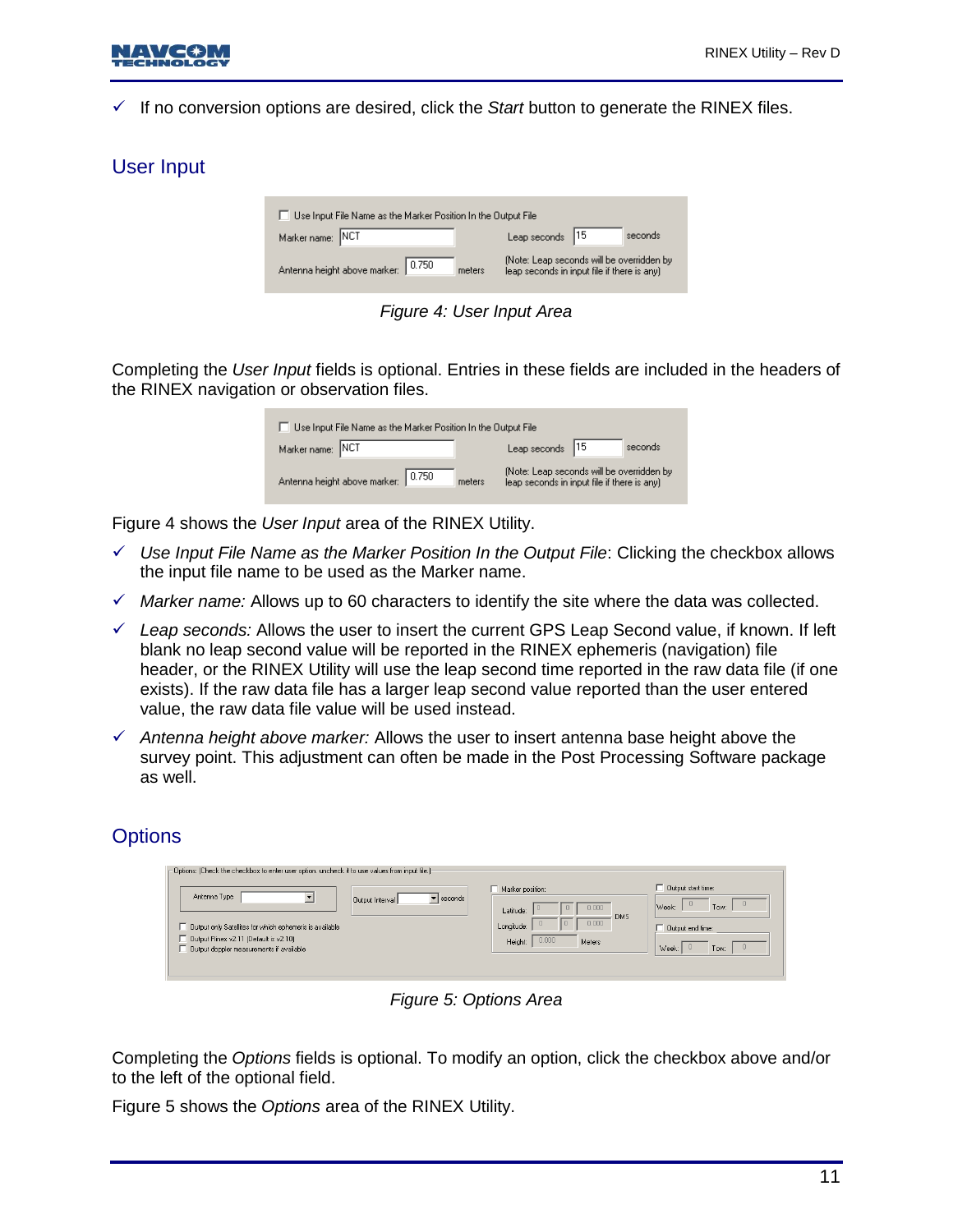*Marker Position:* Allows the user to input the Latitude, Longitude, and Height of the surveyed position in Degrees Minutes and Seconds. These coordinates are converted to Cartesian ECEF format and inserted into the "Approximate Position XYZ" area of the RINEX observation file. If left disabled, the RINEX Utility will average the position based on the range measurements received from the total number of epochs in the data collection period.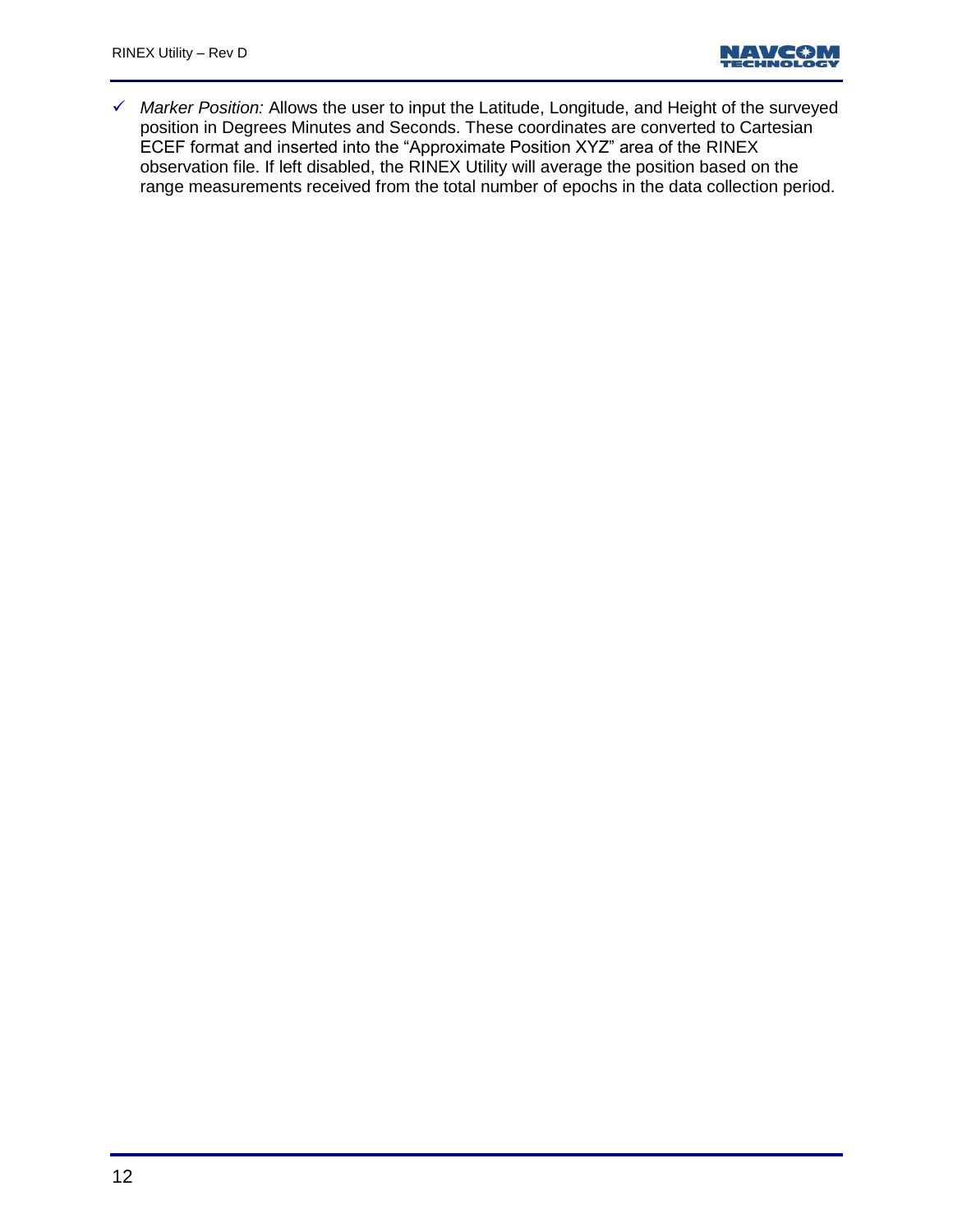

 RINEX Utility conforms to RINEX Standard 2.10, which states that the Cartesian ECEF position in the observation file header is WGS84. This means that the height entered in the RINEX Utility must be WGS84. The RINEX Utility makes no attempt to convert other datum heights to WGS84. Using height data from a datum other than WGS84 will result in errors in the Z-axis.

 *Output start time / Output end time:* If enabled, the Output Start and Output End times allow the user to parse a large raw data file into a smaller snap shot of the overall data collection period. Caveats are that the GPS Week Number, and the GPS Time Of Week (TOW in seconds) be entered. If the Output Start and Output End times are disabled, the RINEX Utility will process the entire data collection period. If the Output Start time is set to be after the Output End time, no processing will occur. The obverse is true for the Output end time box.

 Refer to the sections below, [GPS Week Number](#page-13-0) and [GPS Time,](#page-13-1) for details on these values.

#### <span id="page-13-0"></span>GPS Week Number

The GPS Week Number count began at midnight on the evening of 05 January 1980 / morning of 06 January 1980. Since that time, the count has been incremented by 1 each week, and broadcast as part of the GPS message. The GPS Week Number field in the data stream is modulo 1024. This meant that at the completion of week 1023, the GPS Week Number rolled over to 0 on midnight GPS Time of the evening of 21 August 1999 / morning of 22 August 1999.

The NCT-2000D and NCT-2100D use an adjusted 16-bit integer (U16) in the data to avoid this confusion. They can handle up to week 65535.

For example, in [Figure 5](#page-11-3) the GPS Week Number for the *Output Start* / *End* times is 1313. To determine the week/date, subtract 1024 from 1313, which is 290. Then add 290 weeks to 21 August 1999. The result is Sunday 6 March 2005.

#### <span id="page-13-1"></span>GPS Time

The GPS time (seconds into the week) always starts on Sunday morning at 00:00 GMT. Each 24 hour period contains 86,400 seconds. A full week contains 604,800 seconds. Please see the table below for a breakdown of hourly / daily increments.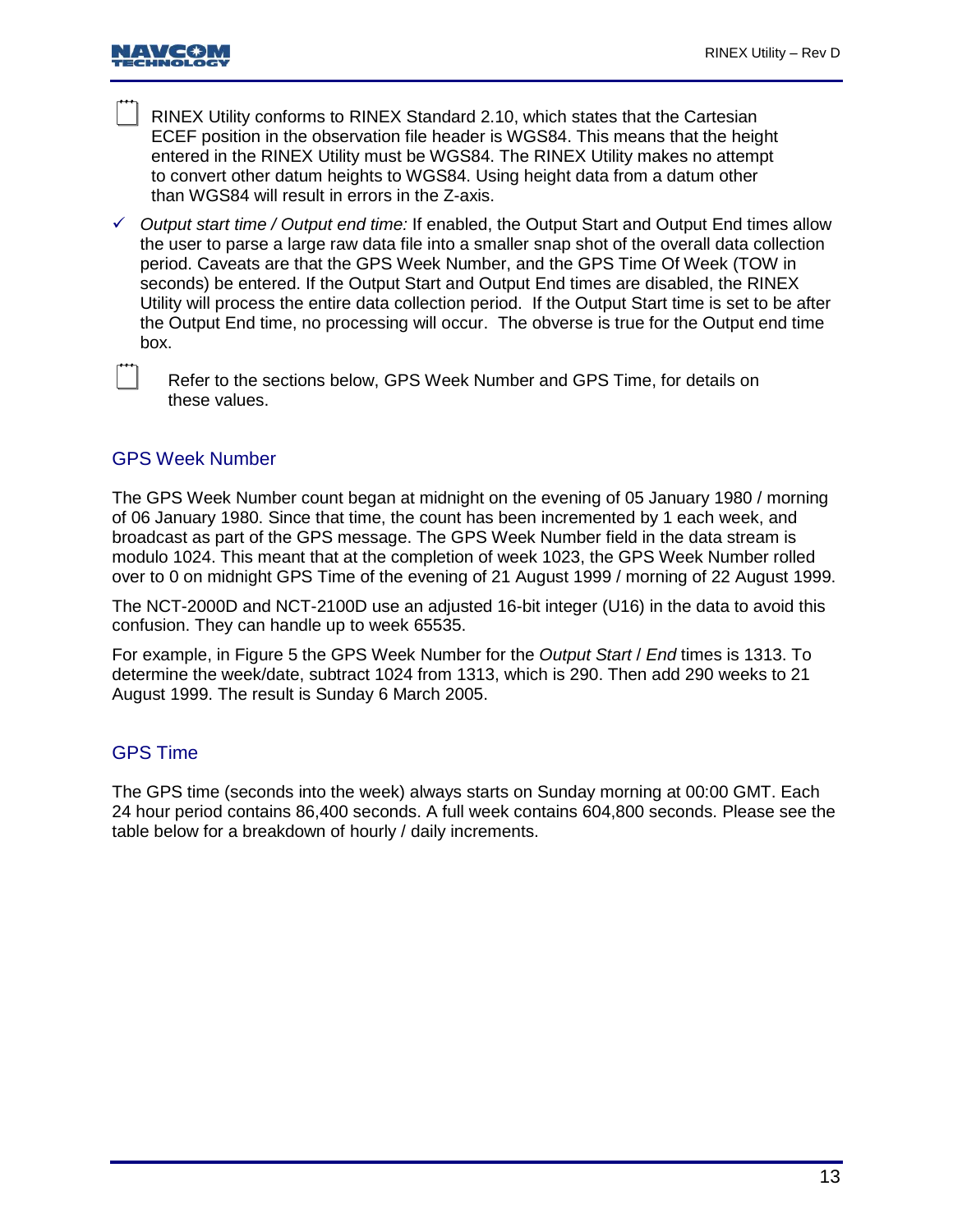

<span id="page-14-1"></span>

| <b>GMT</b> | Sun   | Mon    | Tue    | Wed    | Thu    | Fri    | Sat    |
|------------|-------|--------|--------|--------|--------|--------|--------|
| 0:00:00    | 0     | 86400  | 172800 | 259200 | 345600 | 432000 | 518400 |
| 1:00:00    | 3600  | 90000  | 176400 | 262800 | 349200 | 435600 | 522000 |
| 2:00:00    | 7200  | 93600  | 180000 | 266400 | 352800 | 439200 | 525600 |
| 3:00:00    | 10800 | 97200  | 183600 | 270000 | 356400 | 442800 | 529200 |
| 4:00:00    | 14400 | 100800 | 187200 | 273600 | 360000 | 446400 | 532800 |
| 5:00:00    | 18000 | 104400 | 190800 | 277200 | 363600 | 450000 | 536400 |
| 6:00:00    | 21600 | 108000 | 194400 | 280800 | 367200 | 453600 | 540000 |
| 7:00:00    | 25200 | 111600 | 198000 | 284400 | 370800 | 457200 | 543600 |
| 8:00:00    | 28800 | 115200 | 201600 | 288000 | 374400 | 460800 | 547200 |
| 9:00:00    | 32400 | 118800 | 205200 | 291600 | 378000 | 464400 | 550800 |
| 10:00:00   | 36000 | 122400 | 208800 | 295200 | 381600 | 468000 | 554400 |
| 11:00:00   | 39600 | 126000 | 212400 | 298800 | 385200 | 471600 | 558000 |
| 12:00:00   | 43200 | 129600 | 216000 | 302400 | 388800 | 475200 | 561600 |
| 13:00:00   | 46800 | 133200 | 219600 | 306000 | 392400 | 478800 | 565200 |
| 14:00:00   | 50400 | 136800 | 223200 | 309600 | 396000 | 482400 | 568800 |
| 15:00:00   | 54000 | 140400 | 226800 | 313200 | 399600 | 486000 | 572400 |
| 16:00:00   | 57600 | 144000 | 230400 | 316800 | 403200 | 489600 | 576000 |
| 17:00:00   | 61200 | 147600 | 234000 | 320400 | 406800 | 493200 | 579600 |
| 18:00:00   | 64800 | 151200 | 237600 | 324000 | 410400 | 496800 | 583200 |
| 19:00:00   | 68400 | 154800 | 241200 | 327600 | 414000 | 500400 | 586800 |
| 20:00:00   | 72000 | 158400 | 244800 | 331200 | 417600 | 504000 | 590400 |
| 21:00:00   | 75600 | 162000 | 248400 | 334800 | 421200 | 507600 | 594000 |
| 22:00:00   | 79200 | 165600 | 252000 | 338400 | 424800 | 511200 | 597600 |
| 23:00:00   | 82800 | 169200 | 255600 | 342000 | 428400 | 514800 | 601200 |
| 23:59:59   | 86399 | 172799 | 259199 | 345599 | 431999 | 518399 | 604799 |

Table 3: GPS Time

### Example: 518400 = Sat 0:00:00 GMT



Figure 6: Output Interval and Ephemeris Option

- <span id="page-14-0"></span> $\checkmark$  Output only Satellites for which ephemeris is available: If enabled, the utility outputs the ephemeris (navigation) file, but only with ephemeris data for those satellites that have been tracked over the data collection period. If disabled the ephemeris file will contain data on all satellites.
- $\checkmark$  Output RINEX v2.11: If enabled, the utility outputs the navigation file in RINEX v.2.11 Standard. If disabled, the file will be output in RINEX v2.10. This feature enables the user to output the file to be compatible with earlier versions of RINEX.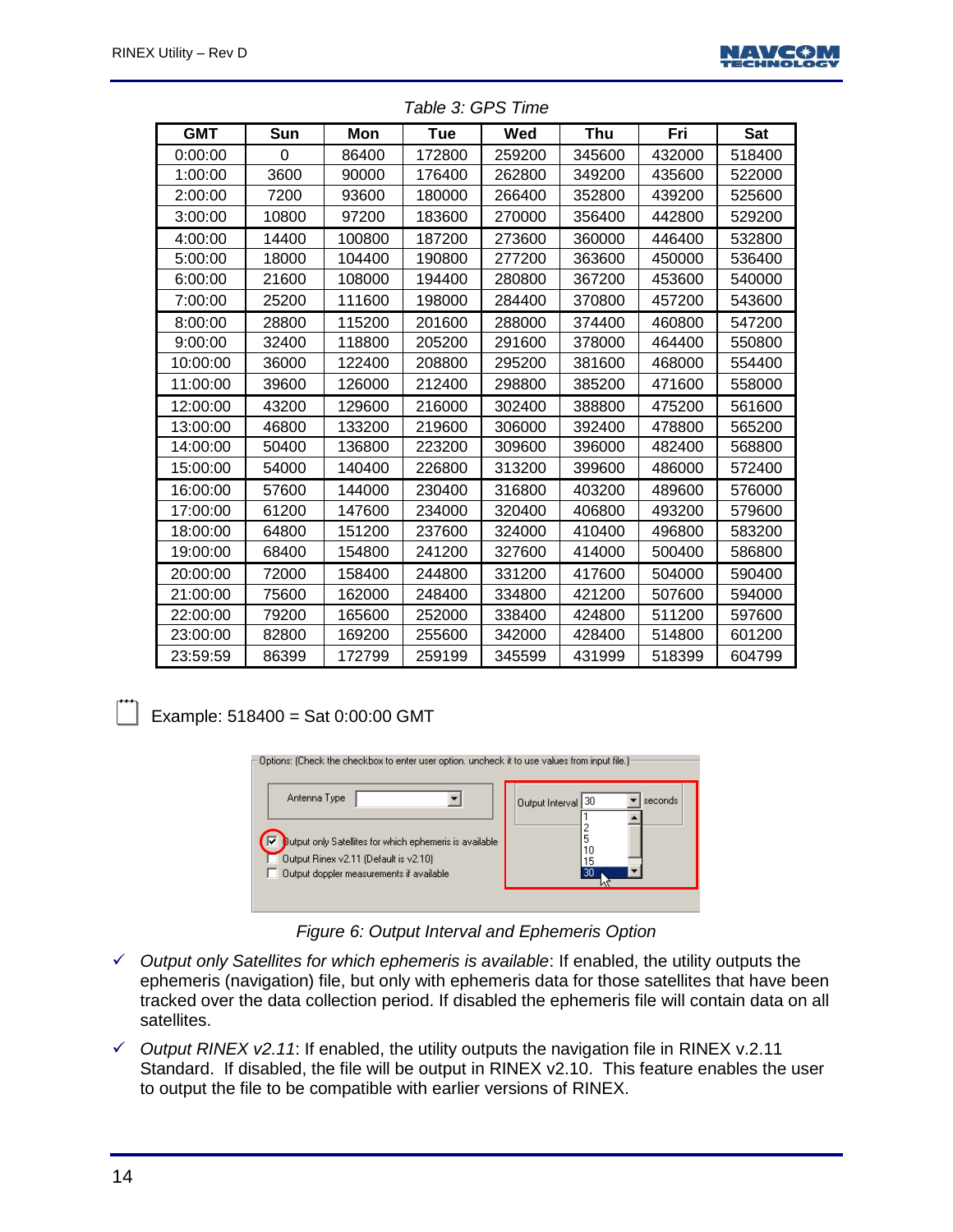

- *Output Doppler measurements if available*: If enabled, Doppler measurements from MEAS1B will be included in the conversion. Including the Doppler measurements in earlier versions of RINEX could slow down the conversion process.
- *Output Interval*: Select the output interval in seconds to decimally parse the data, if desired.

| Antenna Type                                                                             |                                                                                              | [[ Options: [Check the checkbox to enter user option, uncheck it to use values from input file.]<br>seconds<br>Output Interval |
|------------------------------------------------------------------------------------------|----------------------------------------------------------------------------------------------|--------------------------------------------------------------------------------------------------------------------------------|
| V Dutput only Sat NAVANT3001A<br>Output Rinex v] NAVRT3010S<br>Output doppler NAVSF2040G | NAVAN2004T<br>NAVAN2008T<br>NAVANT 3001B<br>NAVSF3040<br>NAV ANT3001BR(SPKE)<br>NAV ANT3001B |                                                                                                                                |
| Progress:                                                                                | 3S-02-1AERO-CR<br>3S-02-1AERO+CR                                                             |                                                                                                                                |

*Figure 7: Antenna Type*

- <span id="page-15-0"></span> $\checkmark$  Antenna Type: Select the antenna type used to collect the data. [Figure 7](#page-15-0) identifies the NavCom antennae available in the drop-down list:
- The [Antenna Calibration Values](http://www.ngs.noaa.gov/ANTCAL/Antennas.jsp;jsessionid=3DE81666766F189AFA9D57D343082098?manu=NavCom) for each product are available from the National Geodetic Survey (NGS) calibration table hyperlinked to this text.
	- *NAV\_ANT3001R:* The standard integrated antenna. It tracks all GPS, GLONASS, WAAS/EGNOS/MSAS/GAGAN and StarFire™ signals. Our compact GPS antenna has excellent tracking performance and a stable phase center for signals. This antenna is listed in the NOAA GPS Antenna Calibration tables, as NAV\_ANT3001R.
	- *NAVANT3001A: The airborne integrated antenna. It tracks all GPS, GLONASS, WAAS/EGNOS/MSAS/GAGAN and StarFire™ signals. Our compact antenna has excellent tracking performance and a stable phase center for all signals. This antenna is listed in the NOAA GPS Antenna Calibration tables, as NAVANT3001A.*
	- *NAV\_ANT3001BR(SPKE): The choke ring integrated antenna. It tracks all GPS, GLONASS, WAAS/EGNOS/MSAS/GAGAN and StarFire™ signals. Our antenna has excellent tracking performance and a stable phase center for GPS L1 and L2. This antenna is listed in the NOAA GPS Antenna Calibration tables, as NAV\_ANT3001BR.*
	- *NAVSF3040:* The standard integrated antenna for SF-3040 LAND-PAK receivers. It tracks all GPS, GLONASS, WAAS/EGNOS/MSAS/GAGAN and StarFire™ signals. Our SF-3040 GNSS sensor has excellent tracking performance and a stable phase center for signals. This antenna is listed in the NOAA GPS Antenna Calibration tables, as NAVSF3040.